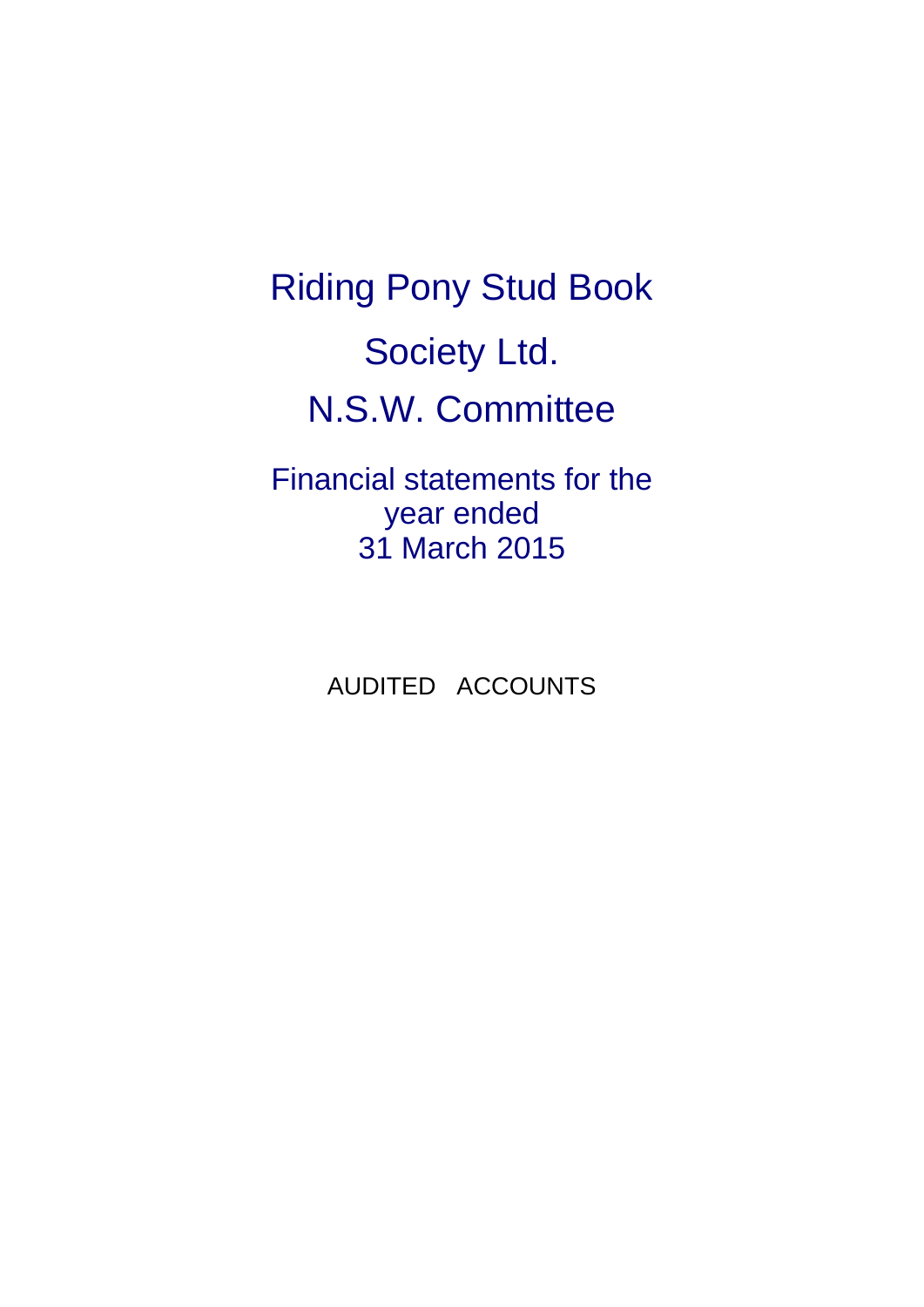# **Contents**

| Statement of financial performance          |               |
|---------------------------------------------|---------------|
| Statement of financial position             | $\mathcal{P}$ |
| Notes to the financial statements           | 3             |
| <b>Members of the Committee Declaration</b> | 5.            |
| Independent audit report                    | 6             |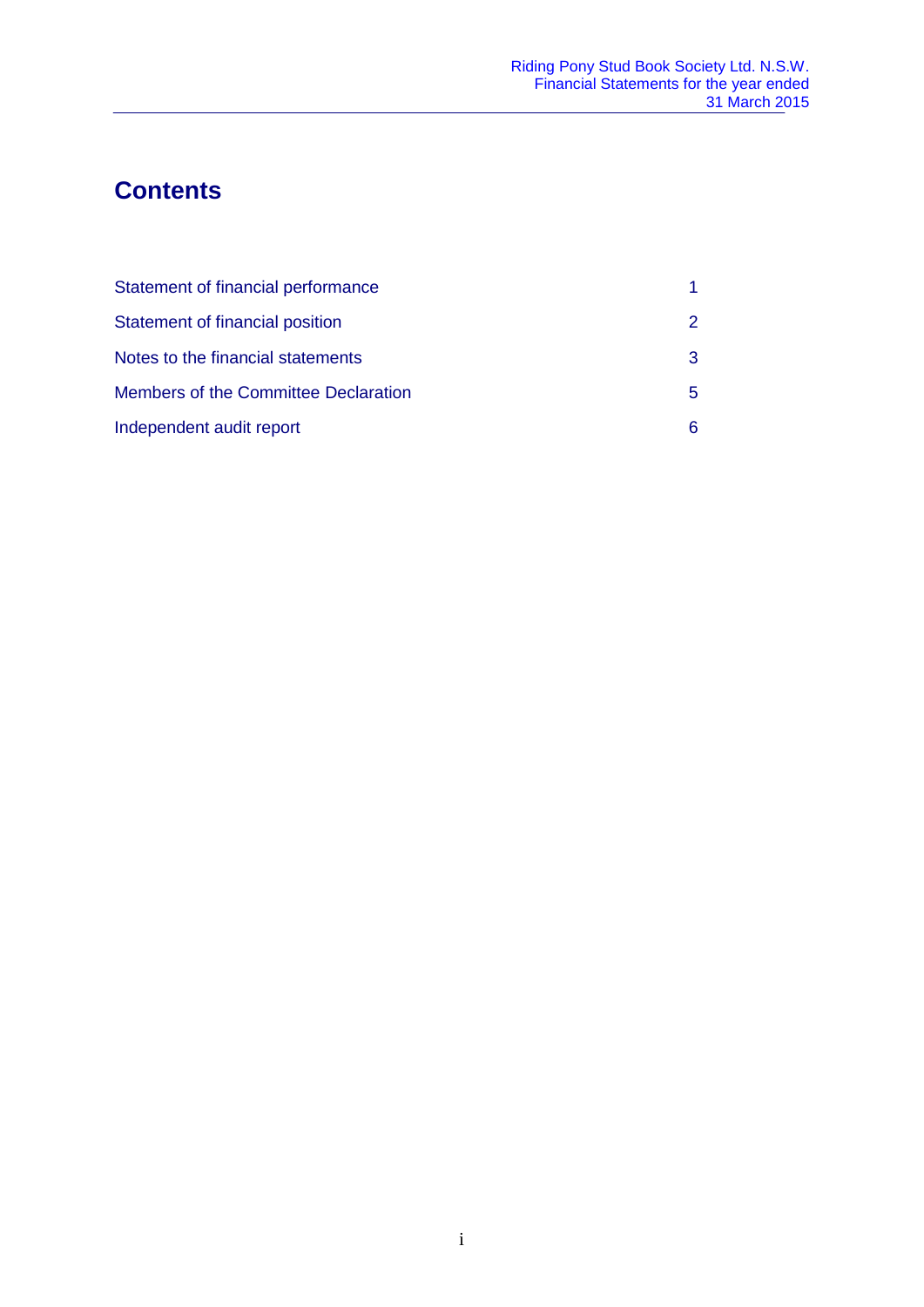# **Statement of financial performance for the year ended 31 March 2015**

|                         | <b>Note</b> | 2015<br>\$ | 2014<br>\$ |
|-------------------------|-------------|------------|------------|
| Total income            | 2           | 17,172     | 18,137     |
| Total expense           | 3           | (15,280)   | (14, 328)  |
| Net profit for the year |             | 1,892      | 3,809      |

The statement of financial performance should be read in conjunction with the notes to and forming part of the financial statements as set out on pages 3 to 4.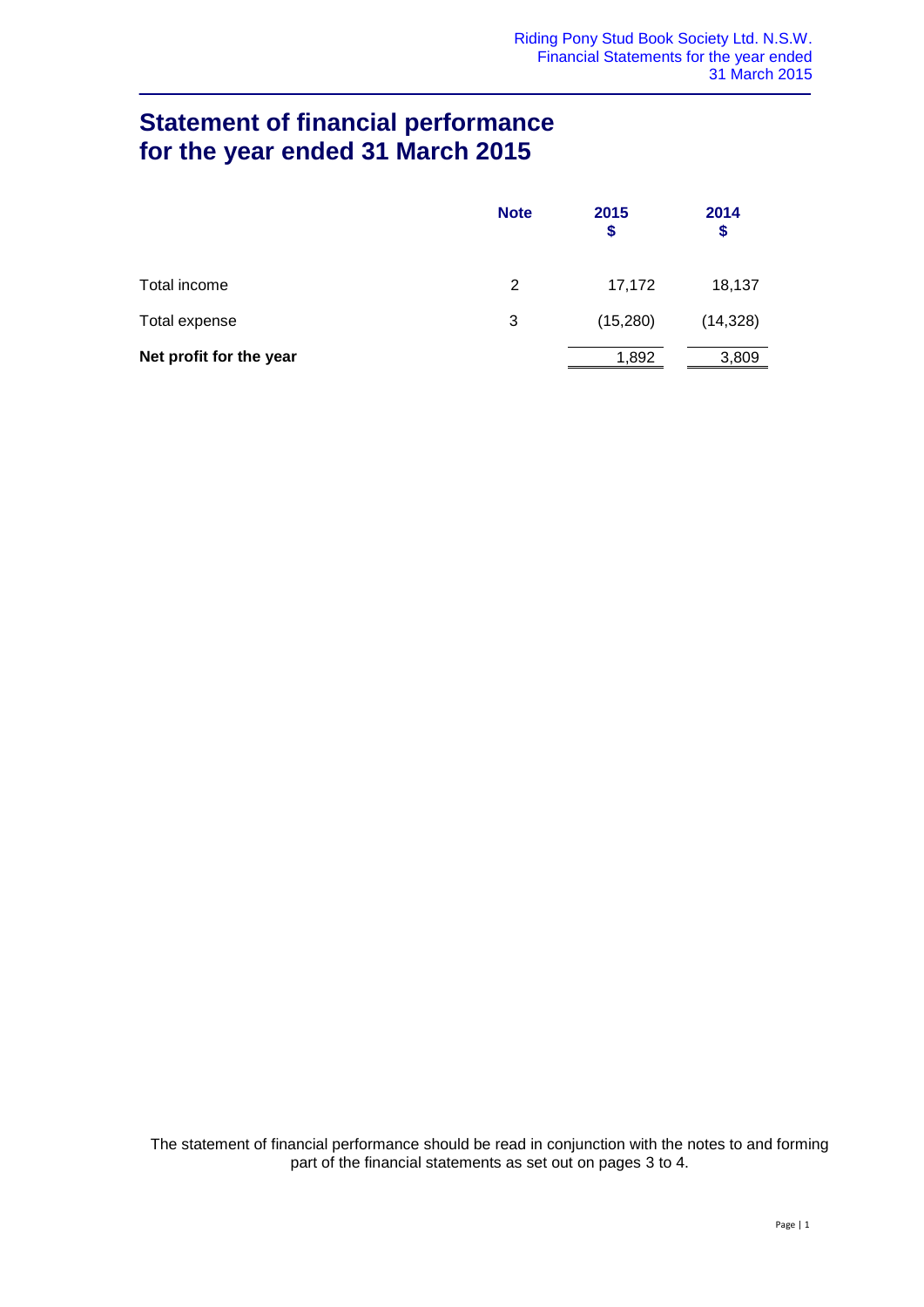## **Statement of financial position as at 31 March 2015**

| <b>Note</b> | 2015<br>\$ | 2014<br>S |
|-------------|------------|-----------|
|             |            |           |
| 4           | 29,572     | 27,631    |
| 5           | 300        | 349       |
|             | 29,872     | 27,980    |
|             |            |           |
|             |            |           |
|             |            |           |
|             | 29,872     | 27,980    |
|             |            |           |
|             | 27,980     | 24,171    |
|             | 1,892      | 3,809     |
|             | 29,872     | 27,980    |
|             |            |           |

The statement of financial position is to be read in conjunction with the notes to and forming part of the financial statements set out on pages 3 to 4.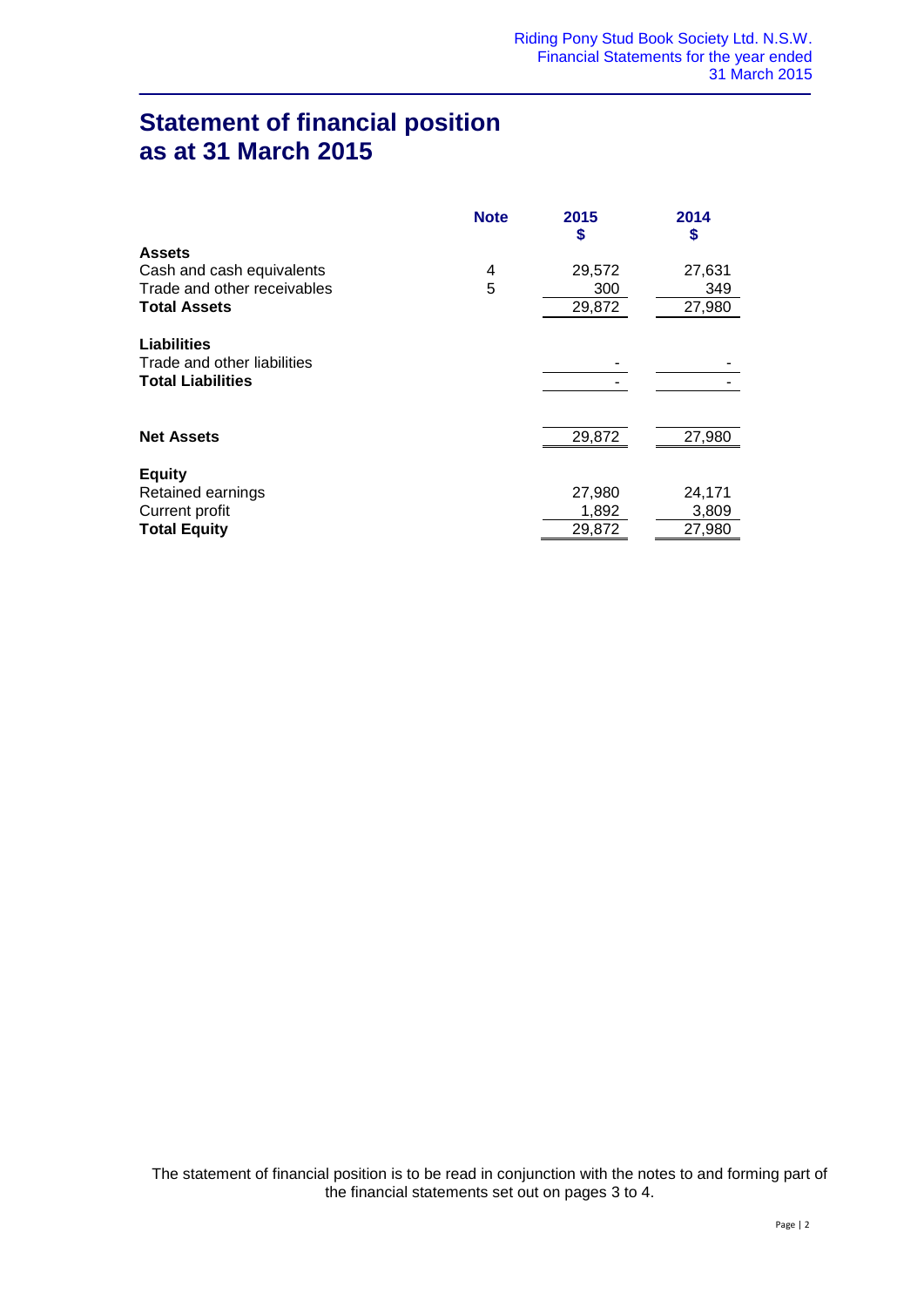### **Notes to and forming part of the financial statements for the year ended 31 March 2015**

### **1. Statement of significant accounting policies**

Riding Pony Stud Book Society Ltd. N.S.W. Committee ("the Committee") is a State based division of the Riding Pony Stud Book Society Ltd. These financial statements represent the 12 months through to 31 March 2015.

#### **(a) Statement of compliance**

In the opinion of the Members of the Committee, the Committee is not a reporting entity. The financial statements of the Committee have been drawn up as special purpose financial statements for the purpose of discharging its responsibility as a State based Committee.

The financial statements are presented in Australian Dollars.

The financial statements have been prepared on an accrual basis in accordance with the historical cost convention and, except where stated, does not take into account changing money values or fair value of assets.

#### *Not-for-profit status*

Under AIFRS, there are requirements that apply specifically to not-for-profit entities that are not consistent with International Financial Reporting Standards (IFRS) requirements. The Committee has analysed its purpose, objectives and operating philosophy and determined that it does not have profit generation as a prime objective. Consequently where appropriate the Committee has elected to apply options and exemptions within AIFRS that are applicable to not-for-profit entities.

#### **(b) Revenue recognition**

Revenue is measured at the fair value of the consideration received or receivable net of the amount of goods and services tax (GST) payable to the Australian Taxation Office. Revenue is measured on Member Rebates, newcomer and state show entries when they are received.

#### **(c) Tax**

#### *Goods and services tax*

Revenues, expenses and assets are recognised net of the amount of goods and services tax (GST), except where the amount of the GST incurred is not recoverable from the Australian Tax Office (ATO). Receivables and payables are stated with the amount of GST included. The net amount of GST recoverable from, or payable to, the ATO is included as a current asset or liability in the Balance Sheet.

#### *Income Tax*

The Committee is exempt from income tax.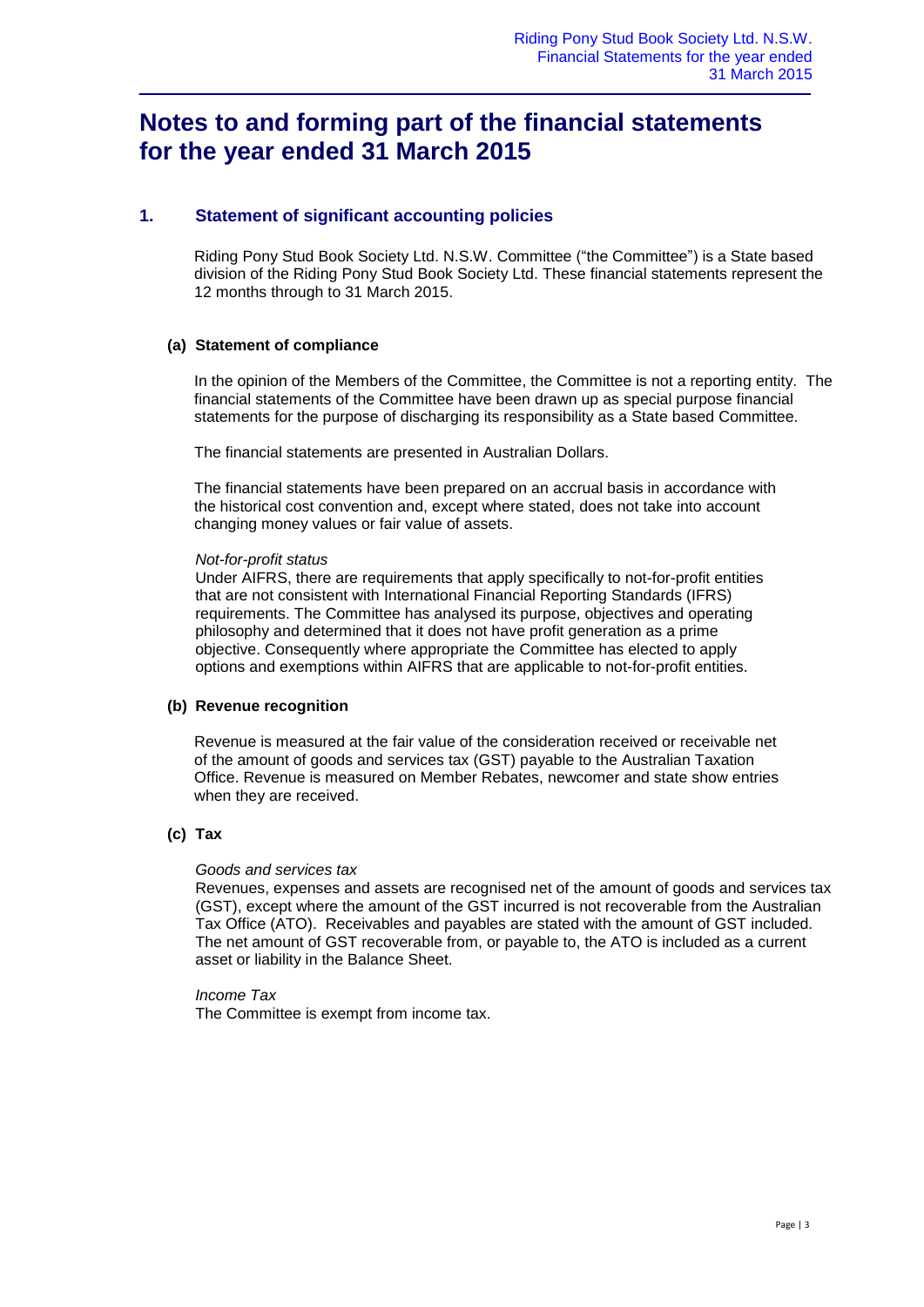## **Notes to and forming part of the financial statements for the year ended 31 March 2015 (continued)**

| 2. | <b>Income</b>                                                                                                                             | 2015<br>\$                                                               | 2014<br>\$                                                        |
|----|-------------------------------------------------------------------------------------------------------------------------------------------|--------------------------------------------------------------------------|-------------------------------------------------------------------|
|    | Member rebates received<br>Show entries<br>Newcomer<br>Interest<br>Other                                                                  | 8,557<br>5,890<br>680<br>468<br>1,577                                    | 10,058<br>5,495<br>860<br>923<br>801                              |
|    |                                                                                                                                           | 17,172                                                                   | 18,137                                                            |
| 3. | <b>Expenses</b>                                                                                                                           |                                                                          |                                                                   |
|    | Accounting and audit<br>Advertising<br>Catering<br>Judges<br>Postage, printing & stationary<br>Prize money<br>Ribbons & trophies<br>Venue | 575<br>200<br>529<br>1,606<br>1,457<br>2,663<br>6,899<br>1,349<br>15,280 | 550<br>236<br>1,128<br>1,620<br>3,988<br>4,775<br>2,031<br>14,328 |
| 4. | <b>Cash and cash equivalents</b>                                                                                                          |                                                                          |                                                                   |
|    | Cash at bank<br>Term deposit<br>Term deposit<br>Cash on hand                                                                              | 9,572<br>10,000<br>10,000                                                | 7,631<br>10,000<br>10,000                                         |
|    |                                                                                                                                           | 29,572                                                                   | 27,631                                                            |
| 5. | <b>Trade and other receivables</b>                                                                                                        |                                                                          |                                                                   |

| <b>GST</b> receivable | 300 | 349 |
|-----------------------|-----|-----|
|                       |     |     |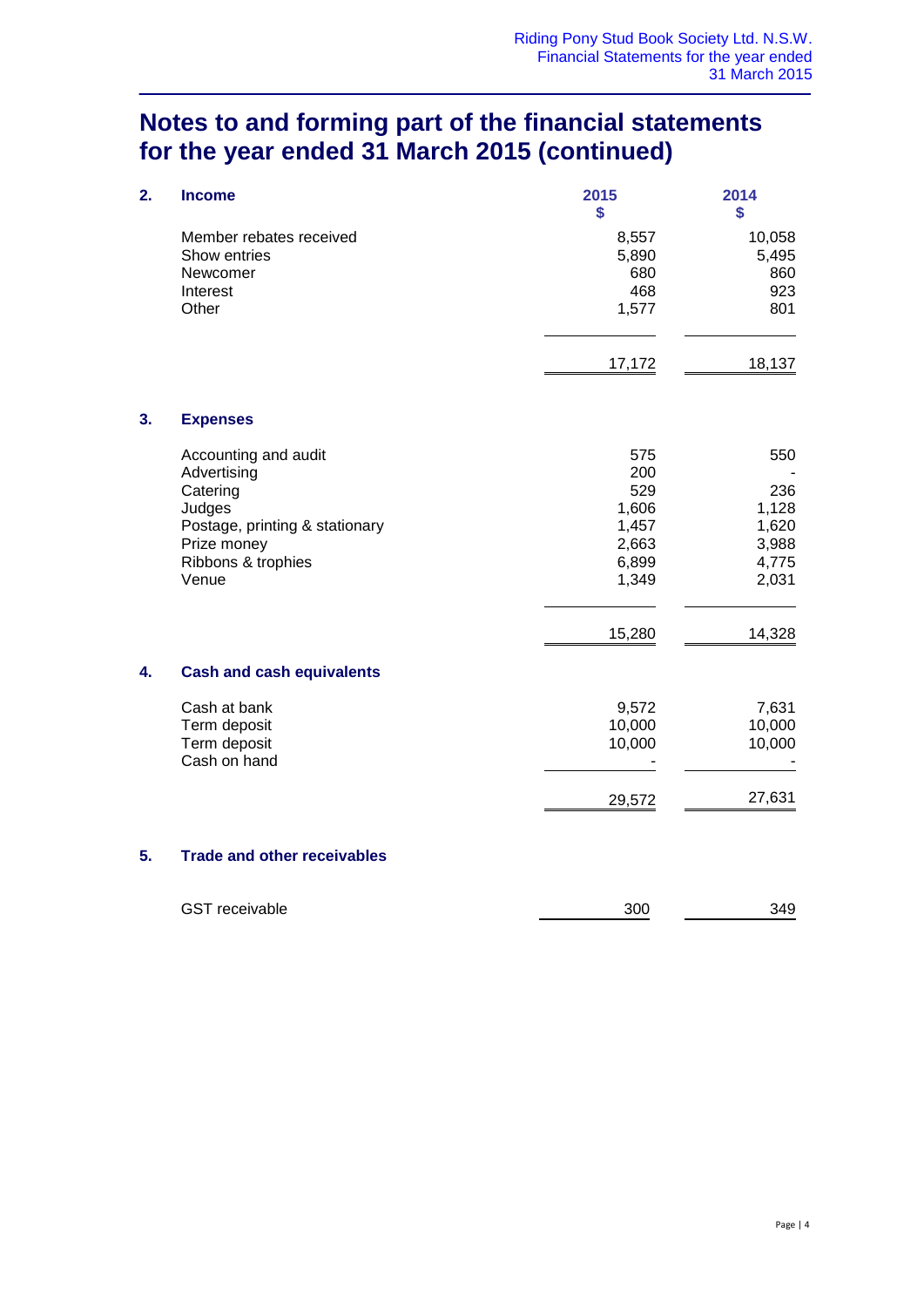### **Members of the Committee Declaration**

We, the Chairman and Treasurer of Riding Pony Stud Book Society Ltd. N.S.W. Committee declare, in our opinion:

- (a) the Committee is not a reporting entity,
- (b) the financial statements and notes, set out on pages 1 to 4,
	- (i) give a true and fair view of the financial position of the Committee as at 31 March 2015 and of its performance for the financial year ended on that date in accordance with the accounting policies applied in note 1 to the financial report,
	- (ii) comply with Australian Accounting Standards and other mandatory professional reporting requirements to the extent described in Note 1; and
- (c) there are reasonable grounds to believe that the Committee will be able to pay its debts as and when they become due and payable.

Signed in accordance with a resolution of the Committee:

 $\overline{\phantom{a}}$  , and the contract of the contract of the contract of the contract of the contract of the contract of the contract of the contract of the contract of the contract of the contract of the contract of the contrac

*Alison Doyle (Chairman) Dalveen Gregory (Treasurer)*

Dated at Sydney this day of 2015.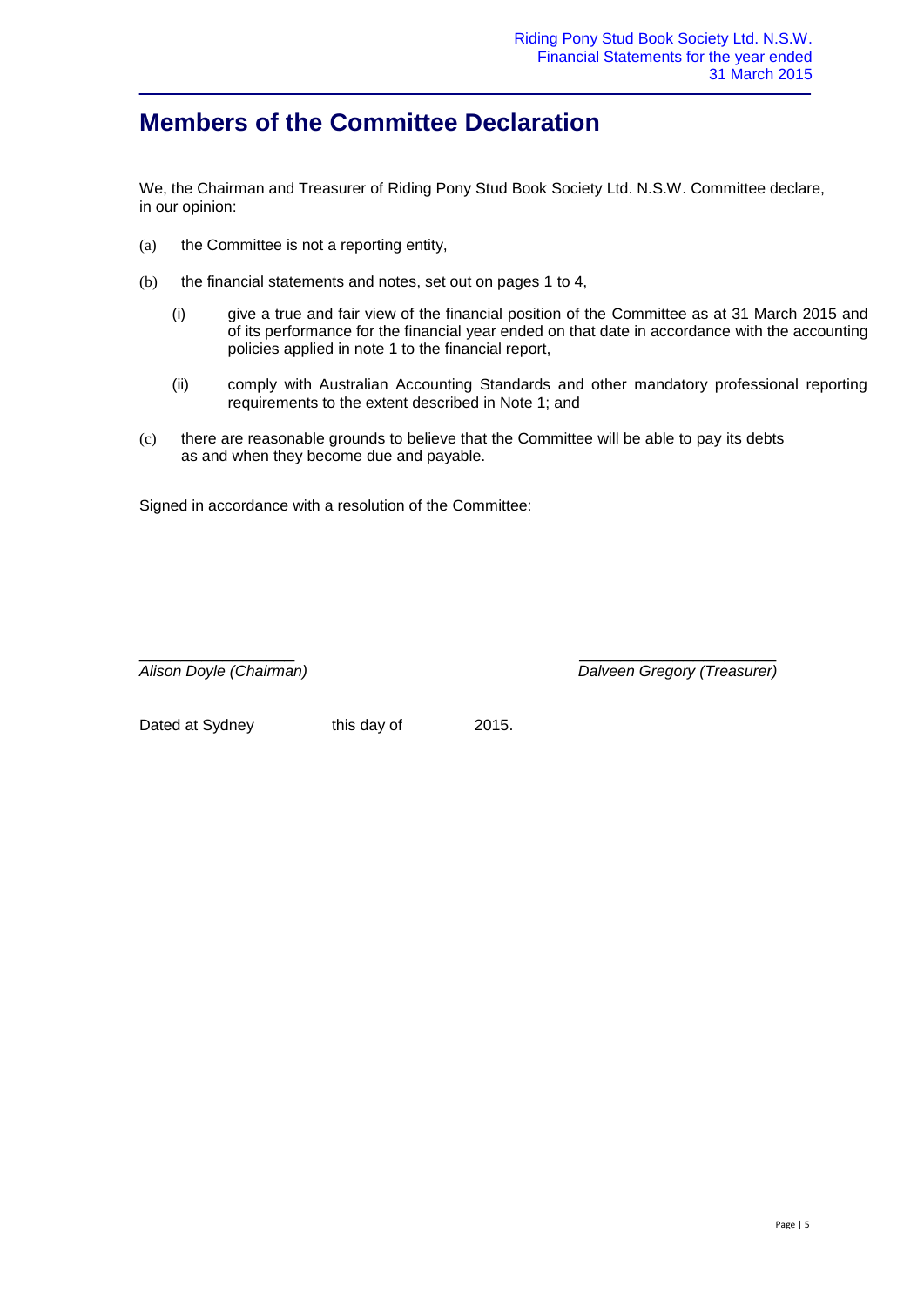### **INDEPENDENT AUDITORS' REPORT TO THE MEMBERS OF RIDING PONY STUD BOOK SOCIETY LTD. N.S.W. COMMITTEE**

#### **SCOPE**

We have audited the accompanying financial report, being a special purpose financial report, of Riding Pony Stud Book Society Ltd. N.S.W. Committee ('the Committee'), which comprises the statement of financial position as at 31 March 2015, and the statement of financial performance for the year then ended, a summary of significant accounting policies and other explanatory notes and the Members of the Committee Declaration set out on pages 1 to 5.

#### *Committee member's responsibility for the financial report*

The Riding Pony Stud Book Society Ltd. N.S.W. Committee members are responsible for the preparation and fair presentation of the financial report in accordance with Australian Accounting Standards. This responsibility includes establishing and maintaining internal controls relevant to the preparation and fair presentation of the financial report that is free from material misstatement, whether due to fraud or error; selecting and applying appropriate accounting policies; and making accounting estimates that are reasonable in the circumstances.

#### *Auditor's responsibility*

Our responsibility is to express an opinion on the financial report based on our audit. We conducted our audit in accordance with Australian Auditing Standards. These Auditing Standards require that we comply with relevant ethical requirements relating to audit engagements and plan and perform the audit to obtain reasonable assurance whether the financial report is free from material misstatement.

An audit involves performing procedures to obtain audit evidence about the amounts and disclosures in the financial report. The procedures selected depend on the auditor's judgement, including the assessment of the risks of material misstatement of the financial report, whether due to fraud or error. In making those risk assessments, the auditor considers internal controls relevant to the entity's preparation and fair presentation of the financial report in order to design audit procedures that are appropriate in the circumstances, but not for the purpose of expressing an opinion on the effectiveness of the entity's internal controls. An audit also includes evaluating the appropriateness of accounting policies used and the reasonableness of accounting estimates made by the Riding Pony Stud Book Society Ltd. N.S.W. Committee members, as well as evaluating the overall presentation of the financial report.

We performed the procedures to assess whether in all material respects the financial report presents fairly, in accordance with Australian Accounting Standards requirements, a view which is consistent with our understanding of the Riding Pony Stud Book Society Ltd. N.S.W. Committee's financial position, and of its performance.

We believe that the audit evidence obtained is sufficient and appropriate to provide a basis for our audit opinion.